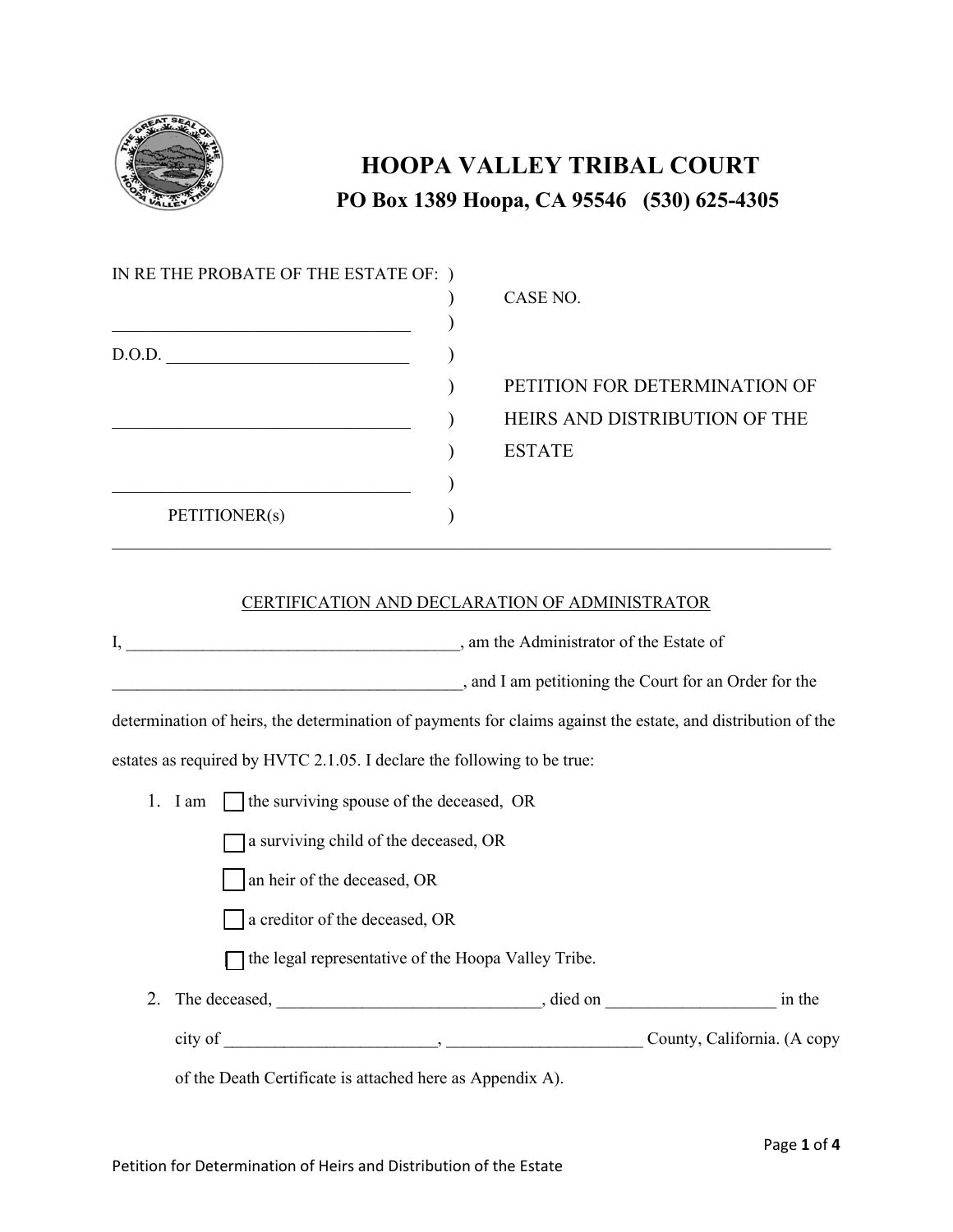| The deceased $\Box$ did leave a will. (Appendix B), OR<br>3.                                         |  |
|------------------------------------------------------------------------------------------------------|--|
| did not leave a will.                                                                                |  |
| I am qualified to serve as the personal representative/executor/administrator of the estate of<br>4. |  |
| Pursuant to the will, the following people will receive property:<br>5.                              |  |
|                                                                                                      |  |
| [ATTACH SHEET IF YOU NEED MORE ROOM TO LIST NAMES] OR                                                |  |
| There is no will, and, to the best of my knowledge, the following are all of the heirs of the        |  |
| deceased, as certified by the tribal official in charge of tribal census records (Appendix C):       |  |
|                                                                                                      |  |
|                                                                                                      |  |
| [ATTACH SHEET IF YOU NEED MORE ROOM TO LIST NAMES]                                                   |  |
| The following is the nature and extent of the decedent's property, both real and personal:<br>6.     |  |
|                                                                                                      |  |
|                                                                                                      |  |
|                                                                                                      |  |

## [ATTACH SHEET IF YOU NEED MORE ROOM]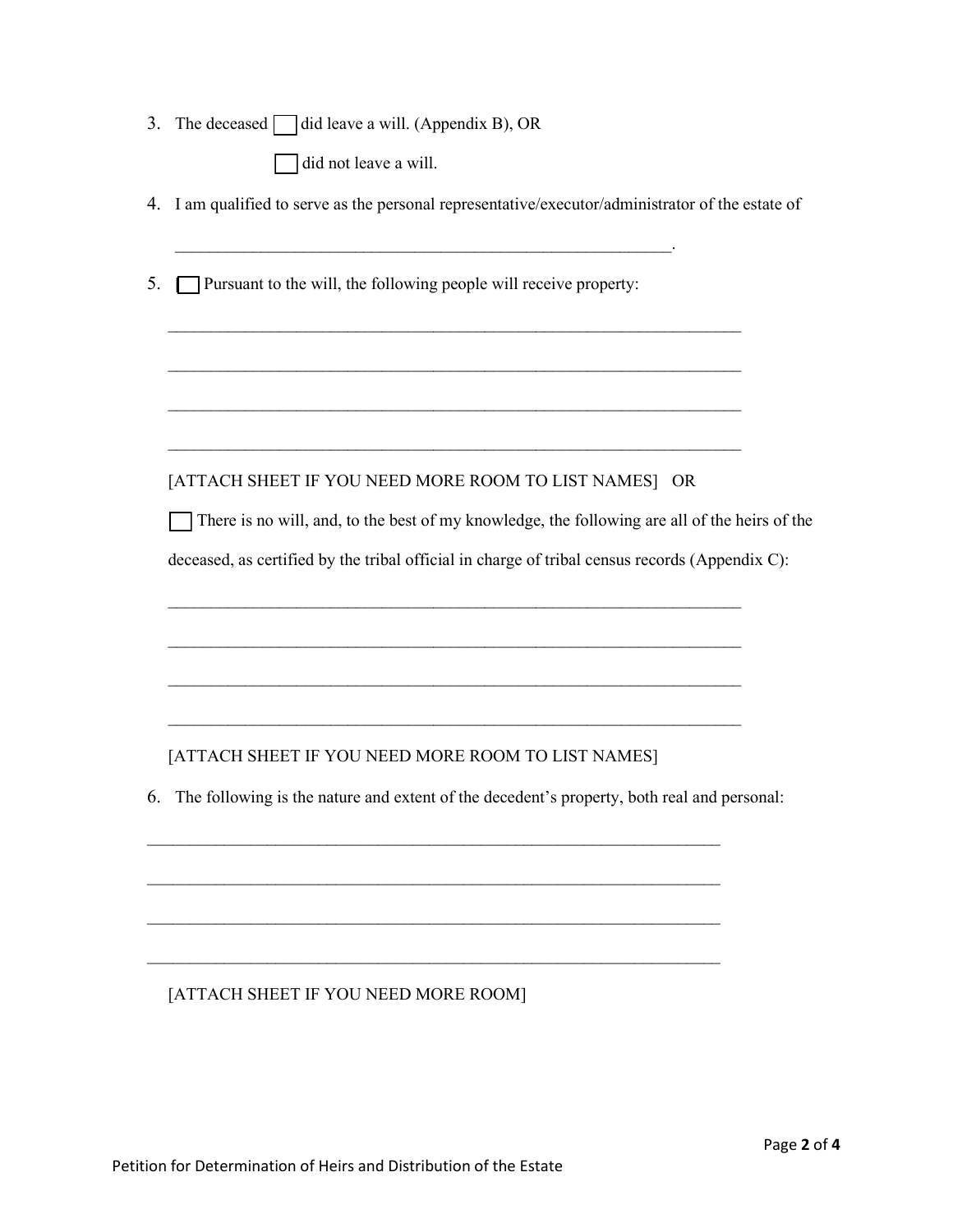|    | The following is a list of debtors who owe money to the deceased, and the amount they each                           |
|----|----------------------------------------------------------------------------------------------------------------------|
|    | owe:                                                                                                                 |
|    |                                                                                                                      |
|    |                                                                                                                      |
|    |                                                                                                                      |
|    | [ATTACH SHEET IF YOU NEED MORE ROOM]                                                                                 |
| 8. | The following is a list of all claims against the estate of the decedent, and to my knowledge there                  |
|    | are no other claims:                                                                                                 |
|    |                                                                                                                      |
|    | (attach sheet if more than one bill due for this expense)                                                            |
|    |                                                                                                                      |
|    | in the amount of _______________ (attach sheet if more than one bill due for these expenses)                         |
|    |                                                                                                                      |
|    | $\frac{1}{2}$ , in the amount of $\frac{1}{2}$                                                                       |
|    |                                                                                                                      |
|    |                                                                                                                      |
|    |                                                                                                                      |
|    | all other claims and the amounts owing:                                                                              |
|    |                                                                                                                      |
|    | <u> 1989 - Johann Barbara, marka masjid aka masjid aka masjid aka masjid aka masjid aka masjid aka masjid aka ma</u> |
|    |                                                                                                                      |
|    |                                                                                                                      |
|    | [ATTACH SHEET IF YOU NEED MORE ROOM]                                                                                 |
|    |                                                                                                                      |
|    | <b>RELIEF REQUESTED</b>                                                                                              |
|    | The Administrator requests this Court to enter an Order Determining the Heirs to the estate of                       |
|    | , and distribute said estate as follows:                                                                             |
|    | under the terms of the will:                                                                                         |